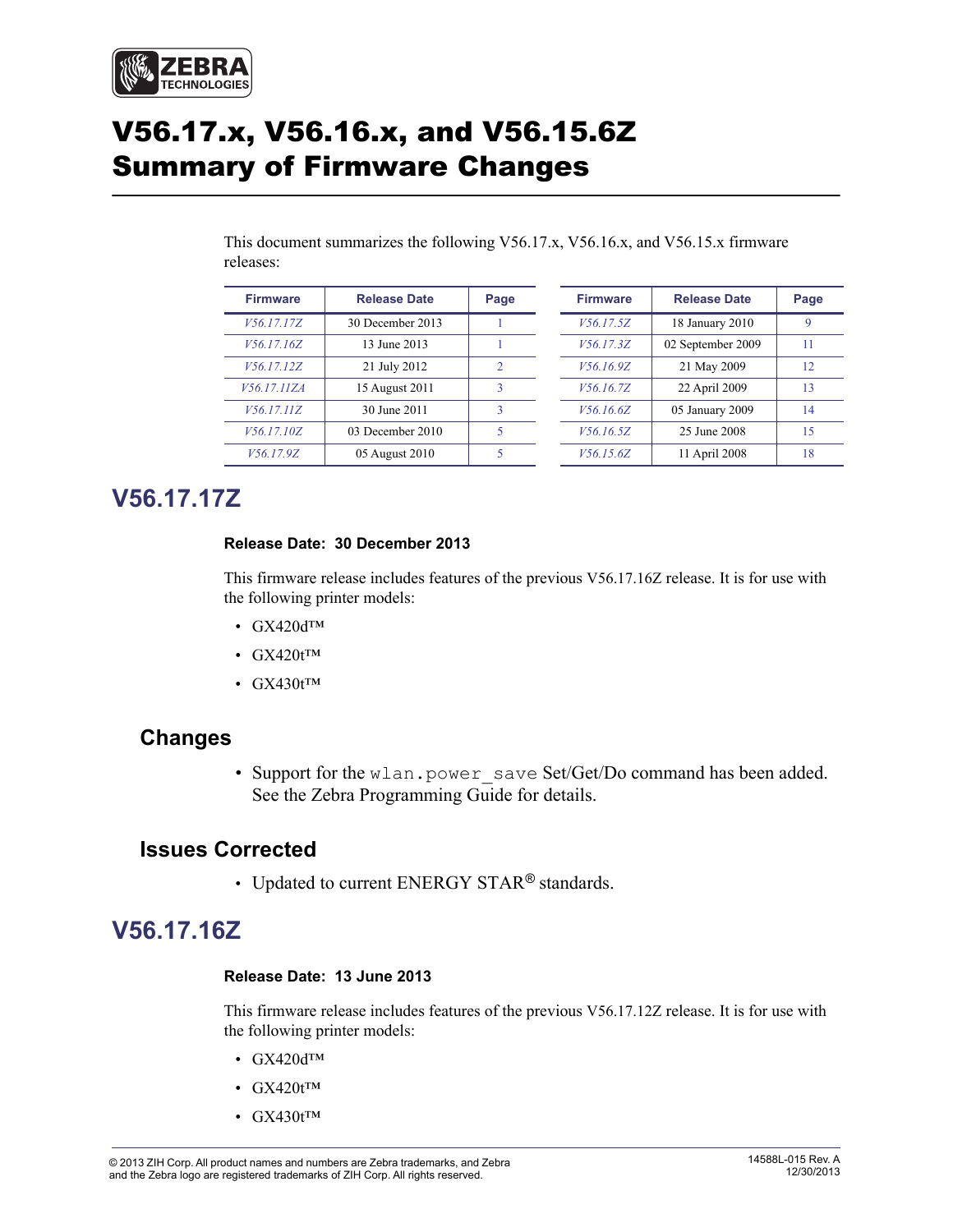## **Issues Corrected**

- Calibration of small height labels has been enhanced
- The printer will now report "12"when there is a label ready to be removed and the unit is in peel mode
- Improved vertical registration when in "device.epl legacy mode" "registration" mode
- Handling of functions within GS128 barcodes has been improved
- Positioning of human readable text in EPL barcodes improved when the height of the barcode is larger than the length of the label
- The printer will now use the ZPL Font 0 as the default font
- Print positioning when the JB command is used has been improved
- Code 128 landscape printing improved to correct image artifact issue
- Nine digit zip codes are now correctly supported in EPL-formatted Maxicode barcodes
- When in EPL mode the R command now accepts negative values.
- Enhanced memory management to resolve text field not printing issue.
- Using embedded commands in a Field Block (^FB) field are now correctly supported.

## **Changes**

None.

# <span id="page-1-0"></span>**V56.17.12Z**

#### <span id="page-1-1"></span>**Release Date: 21 July 2012**

This firmware release includes features of the previous V56.17.11ZA release. It is for use with the following printer models:

- GX420dTM
- $GX420t^{TM}$
- GX430t<sup>TM</sup>

## **Issues Corrected**

- Issue with labels printing out of order has been fixed**.**
- When the print width is set using *q* command, the *R* command will now be set to 0, making margin positioning backward-compatible to previous firmware versions.
- The internal wired and wireless printserver will no longer lose connectivity when a raw port other than 9100 is used.
- The issue where a printer could display a flashing Red-Green LED immediately after a power cycle has been fixed.

## **Changes**

None.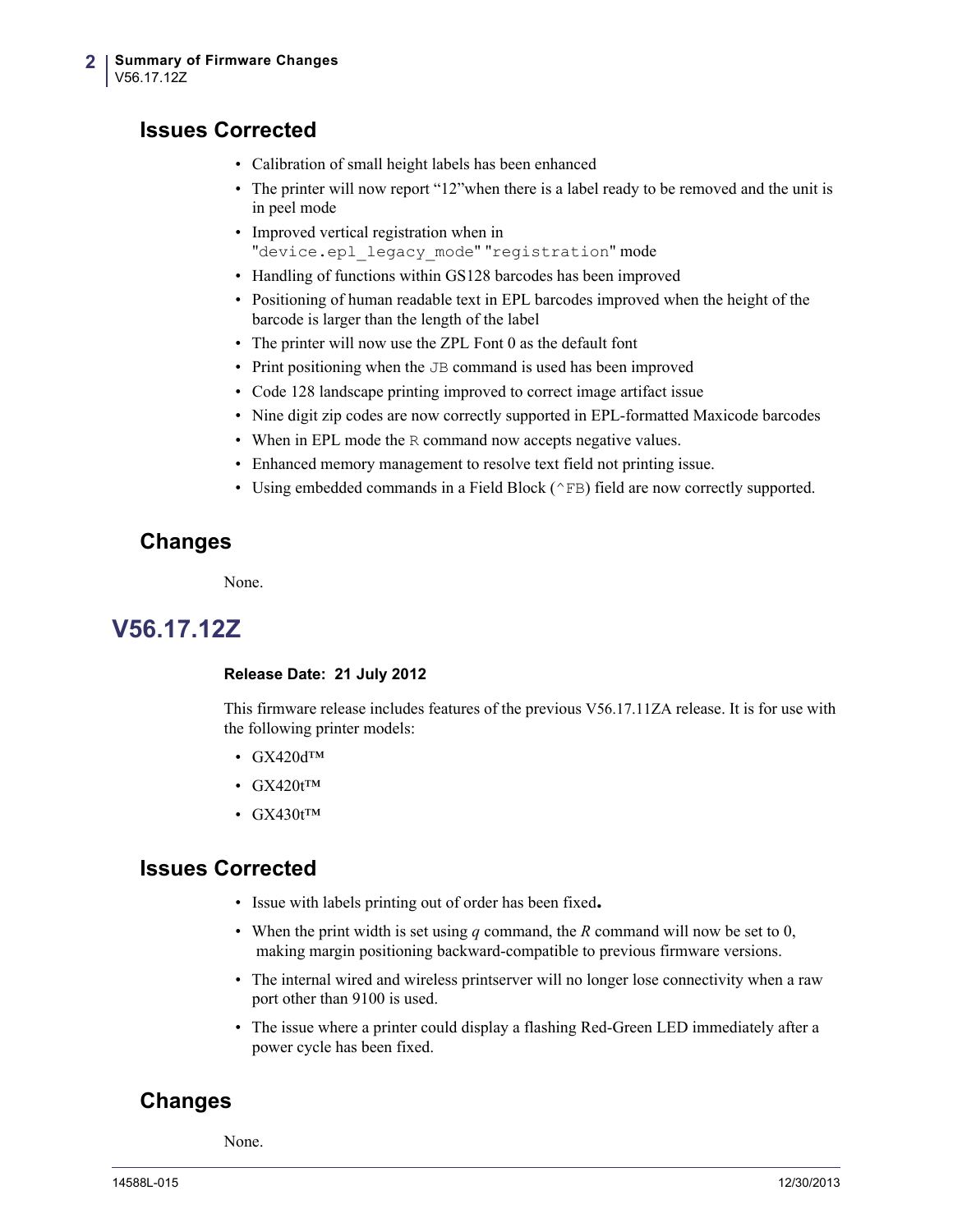# <span id="page-2-0"></span>**V56.17.11ZA**

#### <span id="page-2-1"></span>**Release Date: 15 August 2011**

This firmware release includes features of the previous V56.17.11Z release. It is for use with the following printer models:

- GX420dTM
- $GX420t^{TM}$
- $GX430t^{TM}$

## **Issues Corrected**

Roaming when using WEP has been improved.

## **Changes**

None.

# <span id="page-2-2"></span>**V56.17.11Z**

#### <span id="page-2-3"></span>**Release Date: 30 June 2011**

This firmware release includes features of the previous V56.17.10Z release. It is for use with the following printer models:

- GX420dTM
- $GX420t^{TM}$
- GX430t<sup>TM</sup>

- Support for using FNC1 in Code 128 now complies to AIM ITS/99-005 4 November 1999.
- When printer is configured to cutter mode, the  $\wedge$ LL command will now be ignored unless the value used is greater than the cutter-to-head distance, plus the max tear adjust.
- Timing issues caused by dry cut are resolved.
- Remaining number of labels after RIBBON OUT condition is now accurately reflected.
- Print position issues when printing serialized fields has been corrected.
- EPL stored forms are now being completely cleared.
- The encoding table for EPL soft fonts has been corrected.
- Print servers now properly handle fragmented TCP packets.
- The OS command has now been implemented.
- Carriage Returns and Nulls will now be ignored before processing EPL or ZPL code.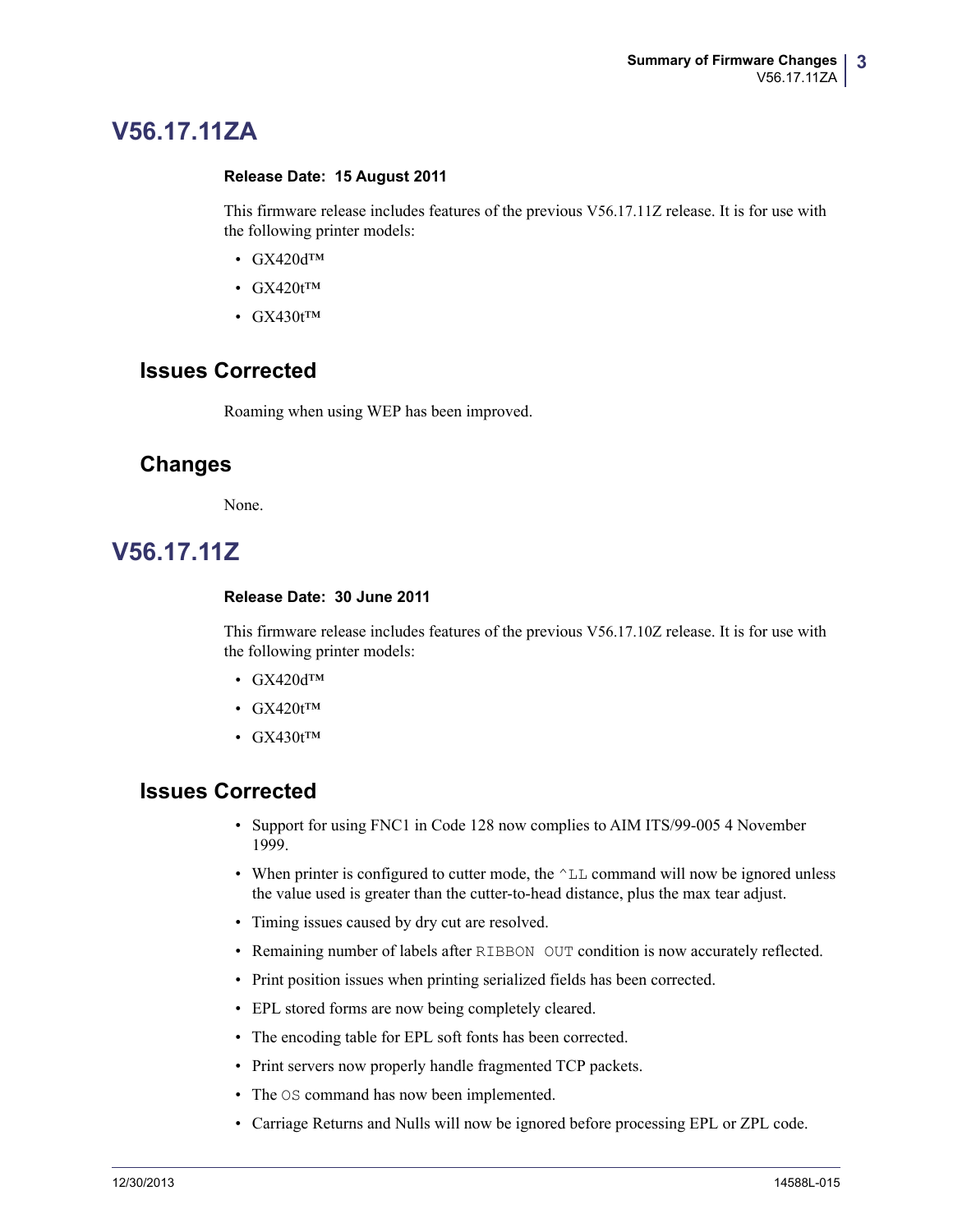- Handling of multiple formats separated by CR/LF strings has been improved.
- A "0" will no longer be added to a Code 128 barcode when the data stream is "<T>".
- No-Motion Power Up placement has been corrected for all print modes.
- Mirroring command files with  $\wedge$  DFB will now store formats in B: memory correctly.
- 'R' command values are now persistent across power cycle.
- While in ZPL mode, if the print mode is set using  $\gamma_M$ , the selected values will carry over to EPL mode.
- The ~CONTROL value settings are now persistent through a printer power cycle
- Codablock now works correctly in conjunction with  $\wedge$ FT in all orientations.
- FTP connections are no longer incorrectly closed during data transmission.
- Issues found when printing via LPD have been resolved.
- Issue with wireless print servers not connecting to certain access points when using WPA-PSK is resolved.
- Issue with authentication failure when using PEAP on IAS2008 server is resolved.
- Issue with wireless print servers losing communication for extended periods of time with certain controllers when configured for WPA-LEAP is resolved.
- Russian translations for WEB and DELAYED CUT have been updated.
- $\bullet$   $\sim$  JS has been updated function correctly when lower case letters are used in parameters.
- Internal Print Server will now try to renew DHCP address once lease is up.
- File names with more than 8 characters will no longer be changed during the defragmentation process.
- RAM management has been improved to reduce out of memory errors.

## **Changes**

- Added SGD command, comm.pnp\_option, with two values 'on' and 'off' with the default being 'off".
- Added extra param to  $\textdegree$  sc "q" param, called "Serial PnP," with values 'y' and 'n', defaulted to 'n'.
- Added new printhead over-temp mode, when triggered the printer LED shall blink RED-RED-RED-Green.



**Note** • If a print server is directly connected to some Cisco switches, it may be necessary to configure the "switchport" setting to "host". Once "host" is enabled, it enables the "portfast" feature, which prevents spanning-tree topology updates from occurring. These updates are exchanged between all of the switches on the network and can cause delays.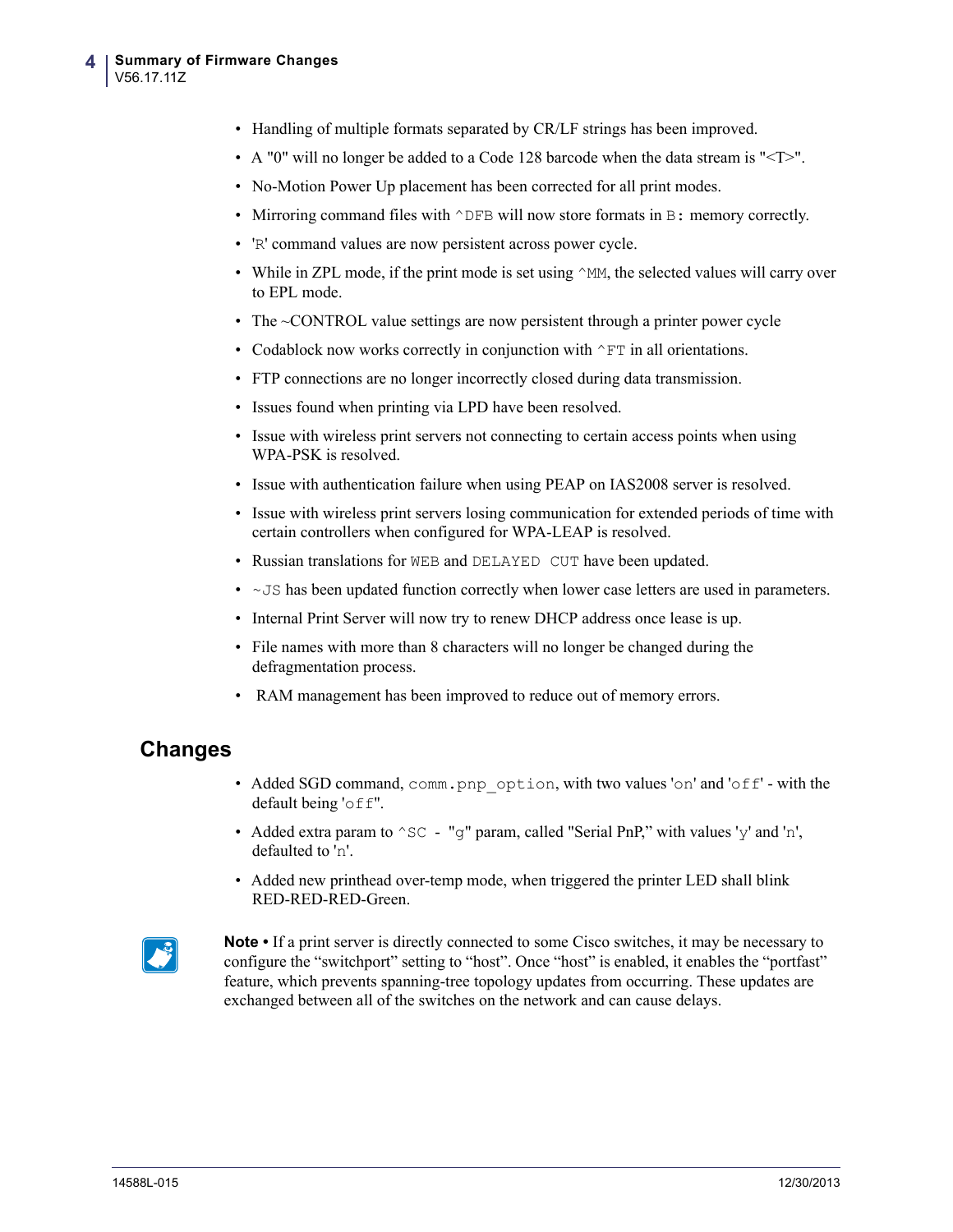# <span id="page-4-0"></span>**V56.17.10Z**

#### <span id="page-4-1"></span>**Release Date: 03 December 2010**

This firmware release includes features of the previous V56.17.9Z release. It is for use with the following printer models:

- GX420dTM
- GX420t<sup>™</sup>
- $GX430t^{TM}$

## **Issues Corrected**

• Firmware downloading enhancements to improve reliability.

### **Changes**

• None.

# <span id="page-4-2"></span>**V56.17.9Z**

#### <span id="page-4-3"></span>**Release Date: 05 August 2010**

This firmware release includes features of the previous V56.17.5Z release. It is for use with the following printer models:

- GX420dTM
- GX420t<sup>TM</sup>
- $GX430t^{TM}$

- An EPL format with 2 variable fields in the barcode will now print the same size when printed consecutively and will scan properly.
- The printer will now maintain the same configuration when switching between EPL1 and EPL2 mode.
- The internal wired 10/100 print server will now issue a DHCP Decline when a duplicate IP address is detected.
- Unwanted characters will no longer appear on the printer's LCD display during a Mirror process.
- When the printer is configured to EPL 1 mode after a power cycle it will now remain responsive to EPL commands if a network timeout occurs.
- A printer configured for no media feed at power-up will now have the first printed label correctly positioned.
- A printer configured for no media feed at power-up should not skip labels.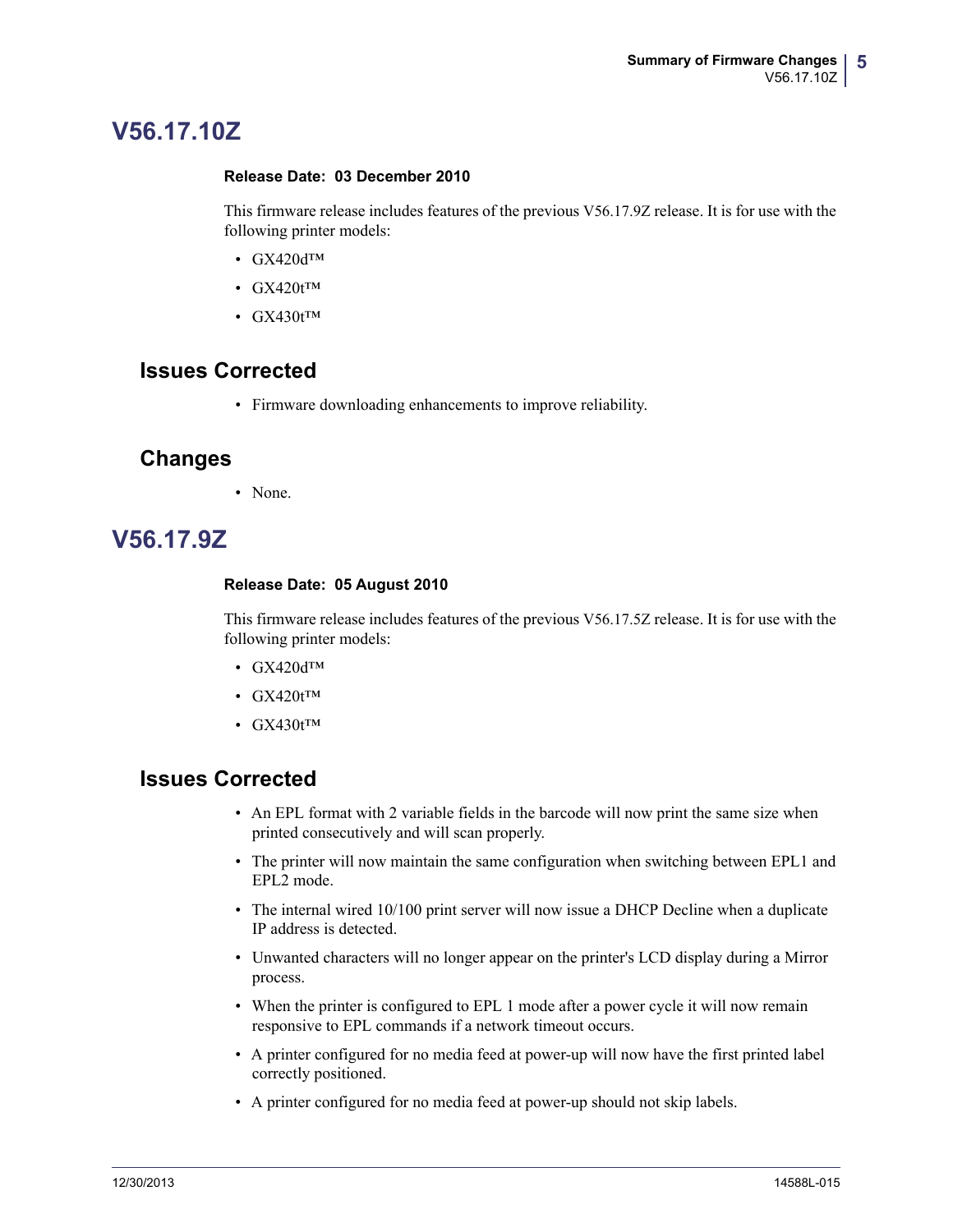## **Changes**

Added SGD command, device.epl legacy mode, that configures the printer into LP/TLP 2824 and LP/TLP 2844 compatibility mode for vertical registration.

Updated the ^CM Change Memory Letter Designation command to include the multiple alias parameter.

## **device.epl\_legacy\_mode**

**Description** This command places the printer in a LP/TLP 2824 and LP/TLP 2844 compatibility mode for vertical registration.

Supported Devices

- G-Series printers
- LP2824 Plus and TLP 2824 Plus

**Type** getvar;setvar

| <b>Commands</b> | <b>Details</b>                                                                                           |  |
|-----------------|----------------------------------------------------------------------------------------------------------|--|
| getvar          | This command causes the printer to return the current setting for the<br>device.epl legacy mode setting. |  |
|                 | Format: ! U1 getvar "device.epl legacy mode"                                                             |  |
| setvar*         | This command instructs the printer to change the epl legacy mode setting.                                |  |
|                 | Format: ! U1 setvar "device.epl legacy mode" "value"                                                     |  |
|                 | Values:                                                                                                  |  |
|                 | $\circ$ f f = epl legacy mode not active                                                                 |  |
|                 | registration = EPL legacy registration mode on                                                           |  |
|                 | Default Value: "epl zpl"                                                                                 |  |



**Note •** For details on SGD command structure, see the Zebra Programming guide.



**Example •** This setvar example shows setting the value to "registration".

! U1 setvar "device.epl legacy mode" "registration"



**Note** • This setting is not defaulted as part of a factory default ( $\gamma$ JUF or  $\gamma$ default). The setting is persistent across a power cycle or reset ( $\nu$ JR or device.reset)

When printing labels using EPL commands, printing starts 1mm from the top edge of the label (from the gap). This is known as the "no print zone". When printing in ZT mode, the "no print zone" starts at the gap on the leading edge of the label. When printing in ZB mode, the "no print zone" starts from the gap on the trailing edge of the label. In the TLP2844, LP2844, TLP2824, LP2824, and TLP3842 printers, the distance from gap to start of print (the "no print zone") is not always 1mm. The table below shows the nominal distance.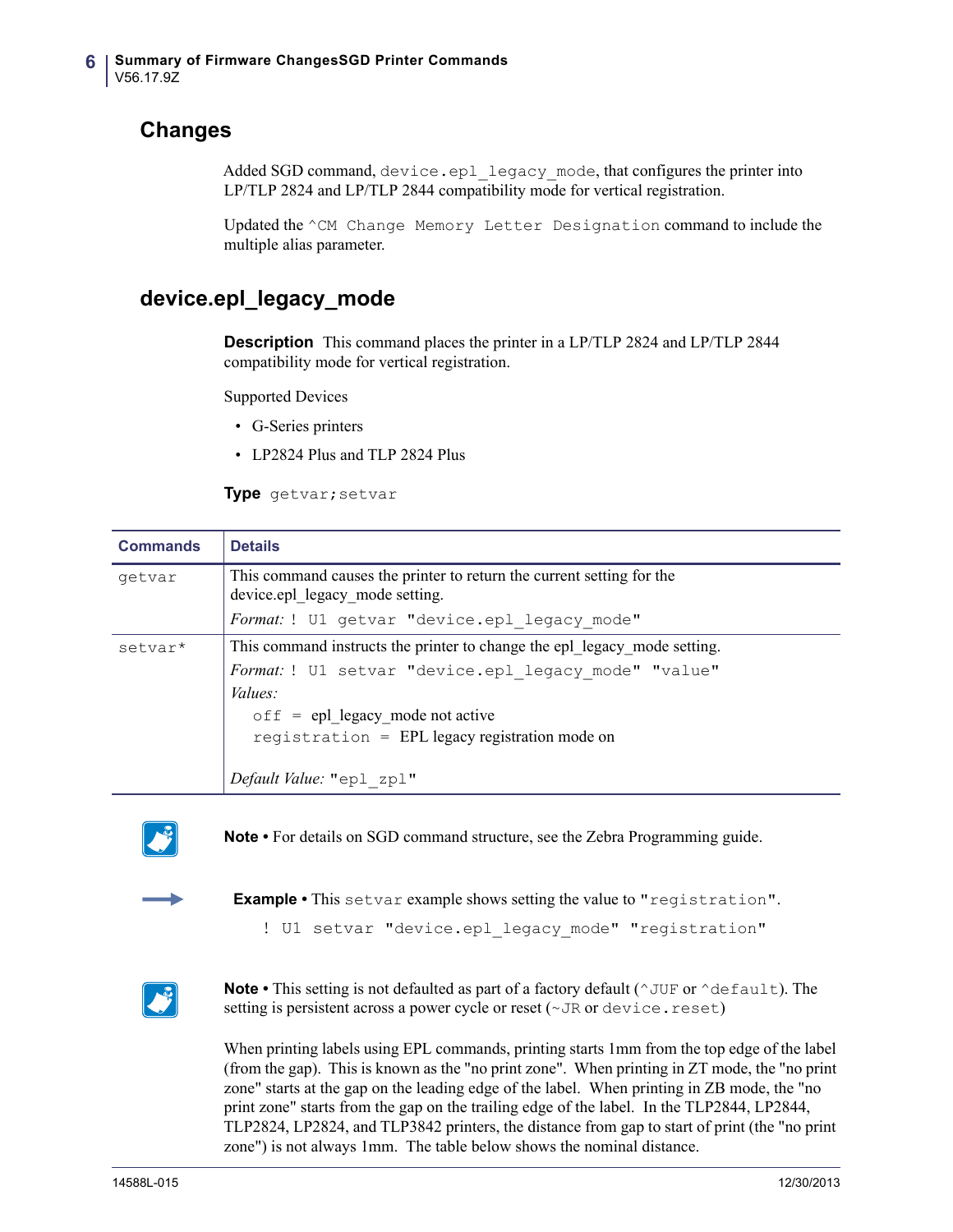| Distance from Edge of Label to First Print Line (No Print Zone)   |                                  |                  |                  |  |
|-------------------------------------------------------------------|----------------------------------|------------------|------------------|--|
| <b>Legacy Printer</b><br><b>New Printer Model</b><br><b>Model</b> |                                  | <b>ZT Mode</b>   | <b>ZB Mode</b>   |  |
| LP2844                                                            | GX420, GK420 (direct thermal)    | $1.9 \text{ mm}$ | $0.0$ mm         |  |
| TLP2844                                                           | GX420, GK420 (thermal transfer)  | $0.4$ mm         | $16 \text{ mm}$  |  |
| TLP3842                                                           | GX430 (thermal transfer)         | $0.0 \text{ mm}$ | $12 \text{ mm}$  |  |
| LP2824                                                            | LP 2824 Plus (direct thermal)    | $1.5 \text{ mm}$ | $0.4 \text{ mm}$ |  |
| TLP2824                                                           | TLP 2824 Plus (thermal transfer) | $0.1$ mm         | $1.8 \text{ mm}$ |  |

a. Setting epl\_legacy\_mode to "registration" selects the distance shown in the table.

b. Setting epl legacy mode to "off" selects a no print zone distance of 1mm.

# **^CM — Change Memory Letter Designation**

Description The ^CM command allows you to reassign a letter designation to the printer's memory devices. If a format already exists, you can reassign the memory device to the corresponding letter without forcing, altering, or recreating the format itself.

Using this command affects every subsequent command that refers to specific memory locations.

Format ^CMa, b, c, d

| <b>Parameters</b>                          | <b>Details</b>                                                                                                                                                                              |
|--------------------------------------------|---------------------------------------------------------------------------------------------------------------------------------------------------------------------------------------------|
| $a =$ memory alias for B:                  | <i>Accepted Values:</i> $B: E: R: A:$ , $A:$ , and NONE<br>Default Value: B:                                                                                                                |
| $=$ memory alias for $E$ :<br>$\mathsf{D}$ | <i>Accepted Values:</i> $B: E: R: A:$ , $A:$ , and NONE<br>Default Value: $E$ :                                                                                                             |
| $=$ memory alias for R:<br>$\mathsf{C}$    | <i>Accepted Values:</i> $B: E: R: A:$ , $A:$ , and NONE<br>Default Value: $R$ :                                                                                                             |
| $=$ memory alias for $A$ :<br>d            | <i>Accepted Values:</i> $B: E: R: A:$ , $A:$ , and NONE<br>Default Value: A:                                                                                                                |
| $=$ multiple alias<br>e                    | <i>Accepted Values:</i> M, or no value<br>Default Value: no value<br>• This parameter is supported on Xi4 and ZM400/ZM600 printers using<br>firmware V53.17.7Z or later.                    |
|                                            | This parameter is supported on G-Series printers using firmware versions<br>v56.17.9Z and v61.17.9Z or later.<br>This parameter is supported on printers using firmware V60.17.7Z or later. |

Comments Unless the e (multiple alias) parameter is used, when two or more parameters specify the same letter designator, all letter designators are set to their default values.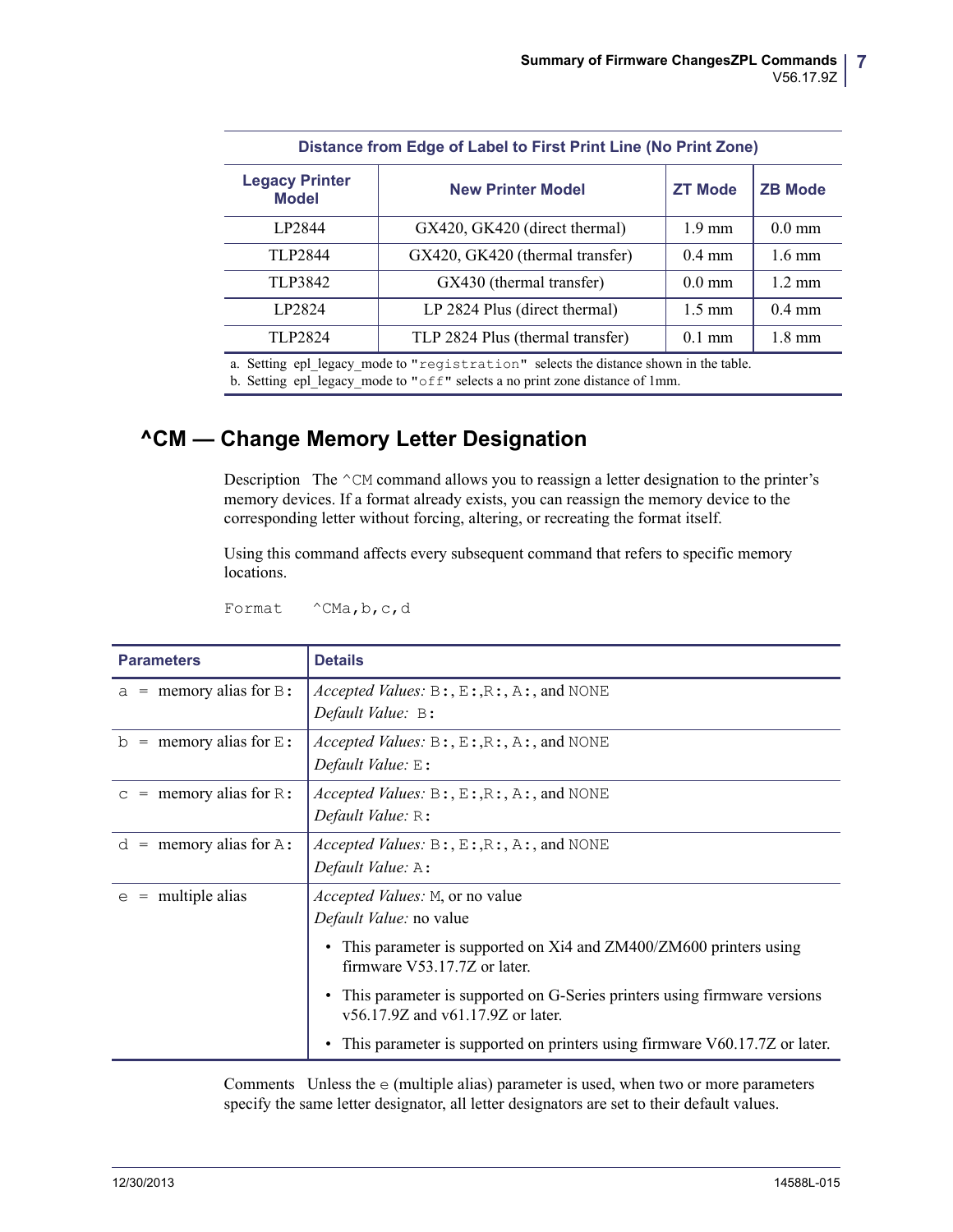It is recommended that after entering the  $\sim$ CM command,  $\sim$  JUS is entered to save changes to EEPROM. Any duplicate parameters entered will reset the letter designations back to the default.

If any of the parameters are out of specification, the command is ignored.

**Example 1** • This example designates letter E: to point to the B: memory device, and the letter B: to point to the E:memory device.

```
^{\wedge}XA
^{\wedge}CME, B, R, A
^JUS
^XZ
```
**Example 2** • This example designates that content sent to, or read from the B: or E: memory locations will be sent to or read from the E: memory location.

 $^{\wedge}X$ A  $^{\wedge}$ CME, E, R, A, M  $^{\wedge}$  JUS ^XZ

**Example 3** • This example designates that content sent to, or read from the A: or E: memory locations will be sent to or read from the E: memory location.

 $^{\wedge}X$ A  $^{\wedge}$ CMB, E, R, E, M ^JUS ^XZ

**Example 4** • This example designates that content sent to, or read from the A:, B: or E: memory locations will be sent to or read from the E: memory location.

```
^XA
^{\wedge}CME,E,R,E,M
^{\wedge} JUS
^XZ
```


**Note •** Examples 2, 3 and 4 are the only valid uses of the multiple alias parameter.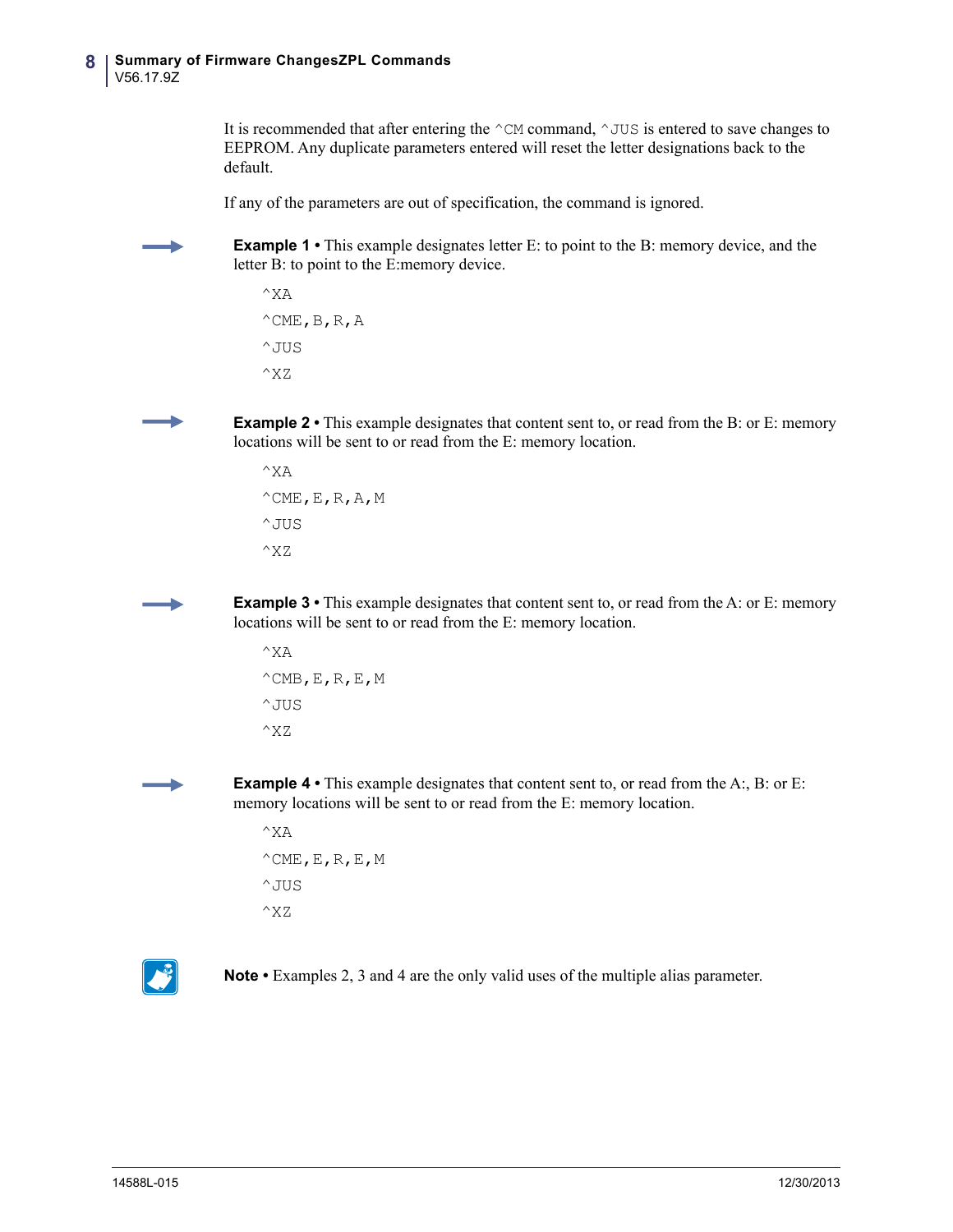# <span id="page-8-0"></span>**V56.17.5Z**

#### <span id="page-8-1"></span>**Release Date: 18 January 2010**

This firmware release includes features of the previous V56.17.3Z release. It is for use with the following printer models:

- GX420dTM
- $GX420t^{TM}$
- $GX430t^{TM}$

## **Changes**

The ip.mirror.reset delay command allows you to configure the number of seconds between when the printer receives the last byte of the last file from the /commands directory and when the printer resets during a mirror event. This new command makes it possible to place files that require processing by the ZPL or SGD engines in the /commands directory. Zebra recommends placing files that require processing by the ZPL or SGD engines into the /commands directory and using the ip.mirror.reset\_delay command, rather than performing character substitution on content being placed in the /files directory. The default setting for the ip.mirror.reset delay command is 5 seconds; in some cases it may be necessary to use a longer delay to allow for full processing of longer or more complex files.

The /commands directory — with the use of the ip.mirror.reset\_delay command — is now for files that need processing by the ZPL or SGD engine. This includes:

- Stored formats using the  $\wedge$ DF command
- Saved formats using the  $\sim$  IS command
- Graphics and font files that do need processing to be stored (content using the  $\sim$ DY,  $\sim$ DG,  $\sim$ DS,  $\sim$ DT, and  $\sim$ DU commands)

The /files directory is for use with files that do not require processing by the ZPL or SGD engines. This includes:

- .ttf, .png or .bmp files (that previously would have been sent using  $\sim DY$ )
- .wml files
- ZBI programs
- Wireless certificate files
- .nrd files (containing either certificate content or command content)

## **ip.mirror.reset\_delay**



**Description** This command specifies the number of seconds between when the printer receives the last byte of the last file from the /commands directory and when the printer resets during a mirror event.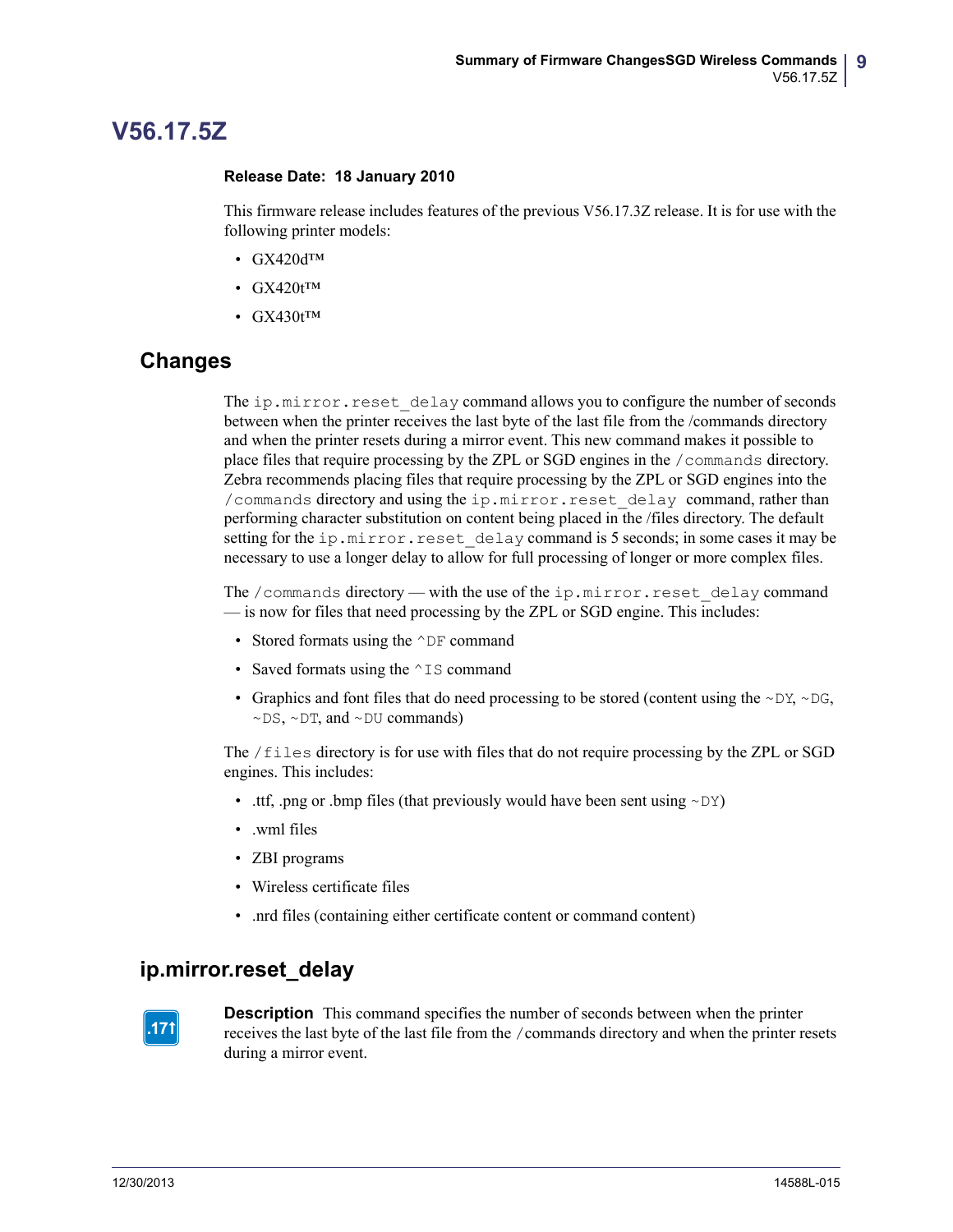#### **Type** getvar;setvar

**Note •** This command is available in V56.17.3Z, V61.17.3Z and later versions.

This table identifies the command for this format:

| <b>Commands</b> | <b>Details</b>                                                                                                                                                                                                                                        |  |
|-----------------|-------------------------------------------------------------------------------------------------------------------------------------------------------------------------------------------------------------------------------------------------------|--|
| getvar          | This command retrieves the number of seconds between when the printer<br>receives the last byte of the last file from the /commands directory and<br>when the printer resets during a mirror event.                                                   |  |
|                 | Format: ! U1 getvar "ip.mirror.reset delay"                                                                                                                                                                                                           |  |
| setvar          | This command sets the number of seconds between when the printer<br>receives the last byte of the last file from the /commands directory and<br>when the printer resets during a mirror event.<br>Format: ! U1 setvar "ip.mirror.reset delay" "value" |  |
|                 | <i>Values:</i> 0 - 900 (seconds)<br>Default Value: "5"                                                                                                                                                                                                |  |

**Example •** This setvar example shows the value set to "10".

```
! U1 setvar "ip.mirror.reset delay" "10"
```
When the setvar value is set to "10", the getvar result is "10".



**Note** • The default setting for the ip.mirror.reset delay command is 5 seconds; in some cases it may be necessary to use a longer delay to allow for full processing of longer or more complex files.

- Print Server will now completely close a connection after a connection timeout.
- A print job will resume after the print head is opened, closed and an error has been cleared.
- Multiple connections being opened and closed at the same time will no longer cause labels to print out of order.
- Printer will no longer reset and lose print job when the print head is lifted in the middle of a EPL 1 print job.
- The SGD commands "interface.network.active.ip\_addr" and "interface.network.active.gateway" will now correctly reflect the active network connection.
- In EPL 1 mode, the Formfeed control character (0x0C) will now cause the printer to advance to the top of next label.
- Printer will no longer stop responding after obtaining an IP address via BOOTP when Mirroring is enabled.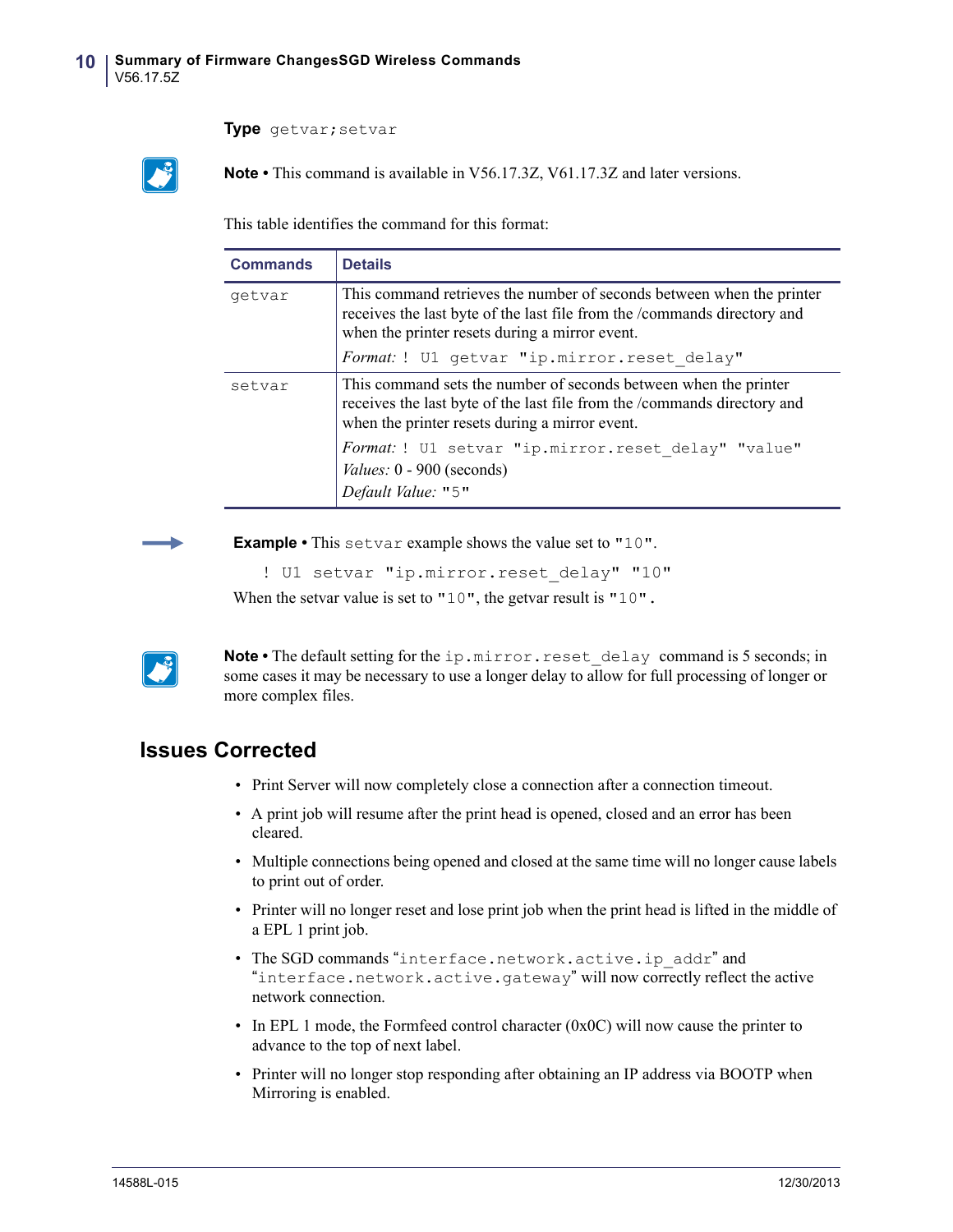• Internal Wired/Wireless Print Server will no longer send a continuous DHCP-DISCOVER when "DHCP" is the only selected addressing method.

# <span id="page-10-0"></span>**V56.17.3Z**

#### <span id="page-10-1"></span>**Release Date: 02 September 2009**

This firmware release includes features of the previous V56.16.9Z release. It is for use with the following printer models:

- GX420dTM
- GX420t<sup>TM</sup>
- GX430t<sup>™</sup>

## **Changes**

### **Wireless Markup Language (WML)**

WML offers a text-based method of designing customized menus on the LCD front panel of selected printers. By leveraging Set-Get-Do (SGD) and Zebra Programming Language (ZPL) commands, menus that feature both display and command features can be created. The WML "card" structure makes it possible to link from one menu screen to another, creating menus that are as many levels "deep" as desired or reduced to only those options needed by the printer operator.

### **Mirror**

Mirror is a feature that gives you the ability to:

- **•** Centrally manage and monitor the deployment of your Zebra printers
- **•** Centrally configure and maintain your Zebra printers through remote updates
- **•** Remotely monitor printer updates via the "Feedback" feature
- **•** There are several Set/Get/Do (SGD) commands that can initiate Mirror. For details see the ZPL Manual.

### **Benefits**

- **•** When using Mirror, updating the configuration and firmware on the printer is remotely managed from a centralized FTP server. Configurations can be uniformly deployed to individual printers or to groups of printers. Unique Configurations can also be targeted to printers as needed. Through the "Feedback" feature, Administrators can easily log and monitor configuration updates on a printer-by-printer basis. Typical uses of Mirror include:
	- Configuring printers as they are first received.
	- Performing scheduled maintenance updates, sending firmware, fonts, graphics and other objects to the printer as needed.
	- Changing printer Configurations in order to move printers from one role to another.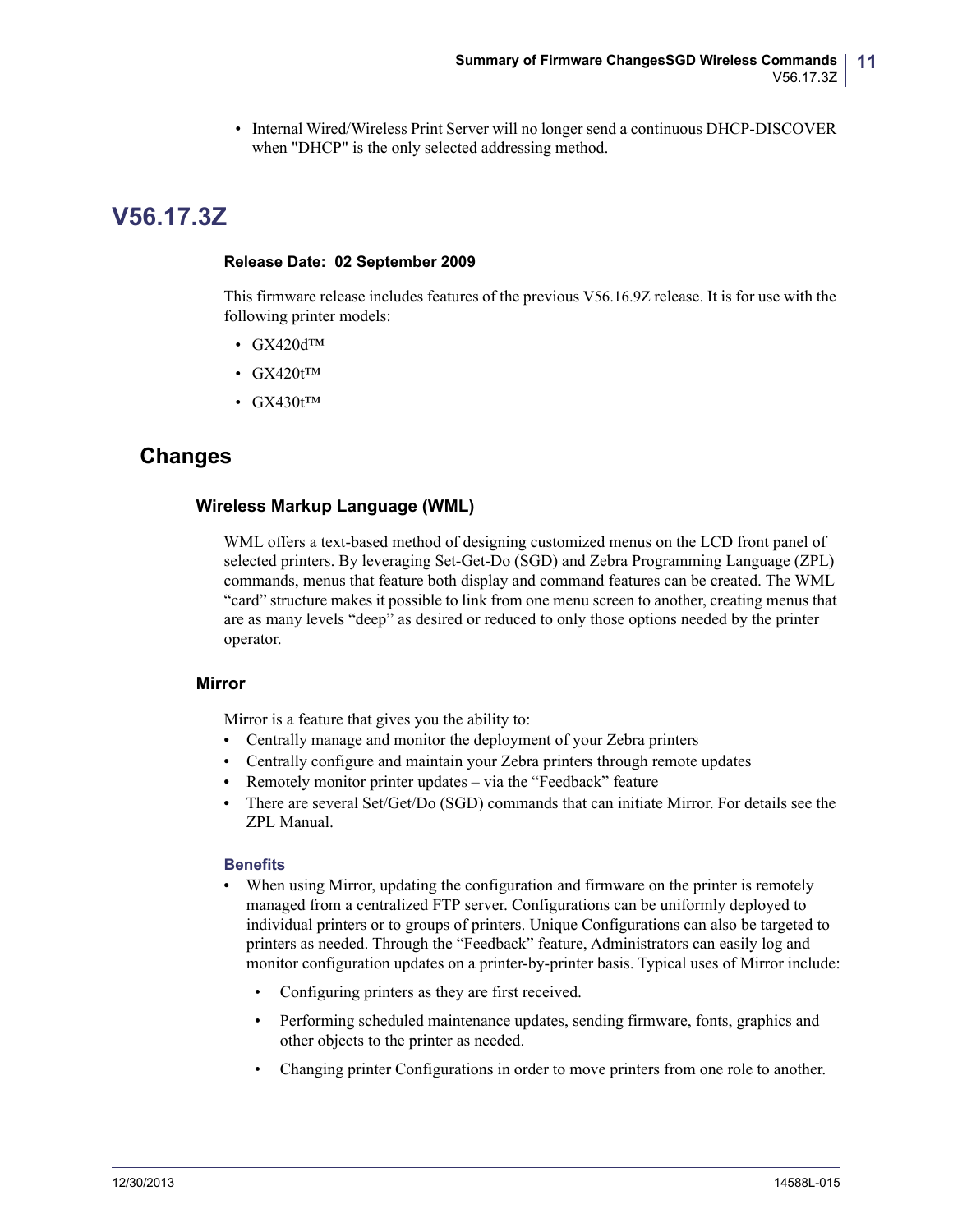• Supported printers and print servers:

| <b>Printer</b>                                                                                                      | <b>Print Servers</b>                                                     |  |  |
|---------------------------------------------------------------------------------------------------------------------|--------------------------------------------------------------------------|--|--|
| G-series                                                                                                            | Internal, Integrated 10/100 wired<br>Internal Wireless and Wireless Plus |  |  |
| Print Servers connected to the parallel port, either<br>externally or internally, are not supported for Mirror use. |                                                                          |  |  |

See the ZPL Manual for full details on the Mirror feature.

## **Issues Corrrected**

- The integrated internal wired and wireless print servers will now close the connection when the Host resets a connection that does not contain any data.
- Dynamic Media Calibration enhanced to use more data samples
- The EPL Q command value no longer overwrites the calibrated label length.

# <span id="page-11-0"></span>**V56.16.9Z**

### <span id="page-11-1"></span>**Release Date: 21 May 2009**

This firmware release includes features of the previous V56.16.7Z release. It is for use with the following printer models:

- GX420d
- GX420t
- GX430t



**Note •** V56.16.8Z was not released.

- In line mode, the 12 digit UPC-A barcode will now use 11 digits to calculate the check digit.
- Darkness consistency across continuously printed labels in Thermal Transfer has been improved.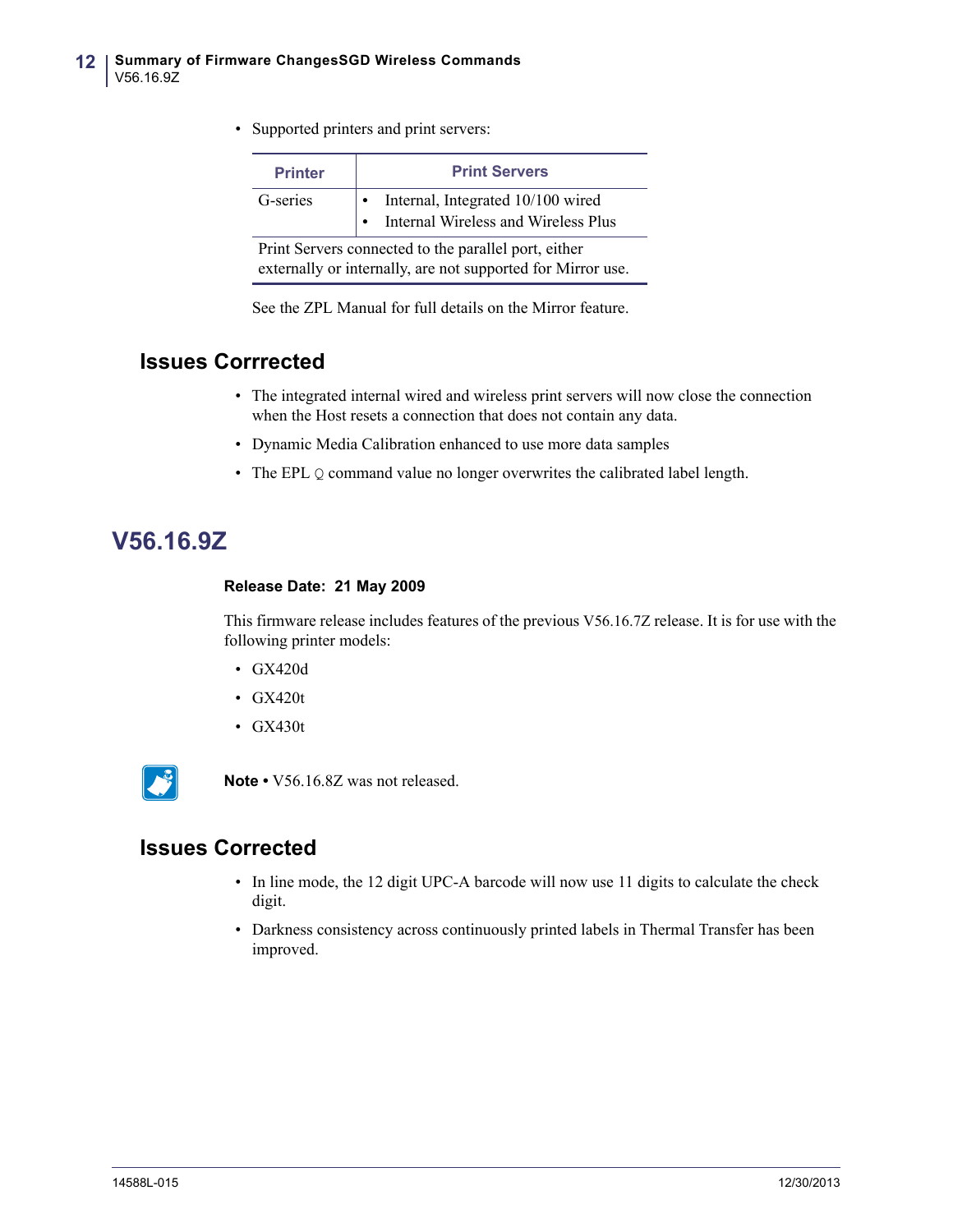# <span id="page-12-0"></span>**V56.16.7Z**

### <span id="page-12-1"></span>**Release Date: 22 April 2009**

This firmware release includes features of the previous V56.16.6Z release. It is for use with the following printer models:

- GX420d
- GX420t
- GX430t

## **Changes**

- Peel and Cutter Modes enabled to support printers equipped with Peel or Cutter hardware.
- ZPL Black Line mode now operates as it did in legacy printers. The  $^{\wedge}$ MN command has been enhanced to support an offset parameter when the printer is set to "Non-continuous media mark sensing" (^MNM). This parameter allows the user to set an offset position for the black mark. The default for this parameter is 0, the range for the parameter is -80 to +283 for the GX420d, and -120 to +283 for the GX420t. Details are as follows:

### **Format**  $^{\wedge}$ MNa, b

This table identifies the parameters for this format:

| <b>Parameters</b>      | <b>Details</b>                                                                             |
|------------------------|--------------------------------------------------------------------------------------------|
| $a =$ media being used | Accepted Values:                                                                           |
|                        | $N =$ continuous media                                                                     |
|                        | $Y = \text{non-continuous media web sensing*}$                                             |
|                        | $W =$ non-continuous media web sensing*                                                    |
|                        | $M =$ non-continuous media mark sensing                                                    |
|                        | $A =$ auto-detects the type of media during calibration**                                  |
|                        | <i>Default Value:</i> a value must be entered or the command is                            |
|                        | ignored                                                                                    |
| $b =$ mark offset      | Accepted Values:                                                                           |
|                        | $-80$ to $+283$ for the GX420d                                                             |
|                        | $-120$ to $+283$ for the GX420t                                                            |
|                        | $-80$ to $+283$ = the number of dot rows the black mark is offset<br>from the perforation. |
|                        |                                                                                            |
|                        | <b>Note</b> • For 600 dpi printers, the step size doubles.                                 |
|                        | Default Value: 0                                                                           |

\*.Provides the same result.

\*\*.This parameter is supported only on G-series printers.

**Comments** This command is ignored on the HC100™ printer.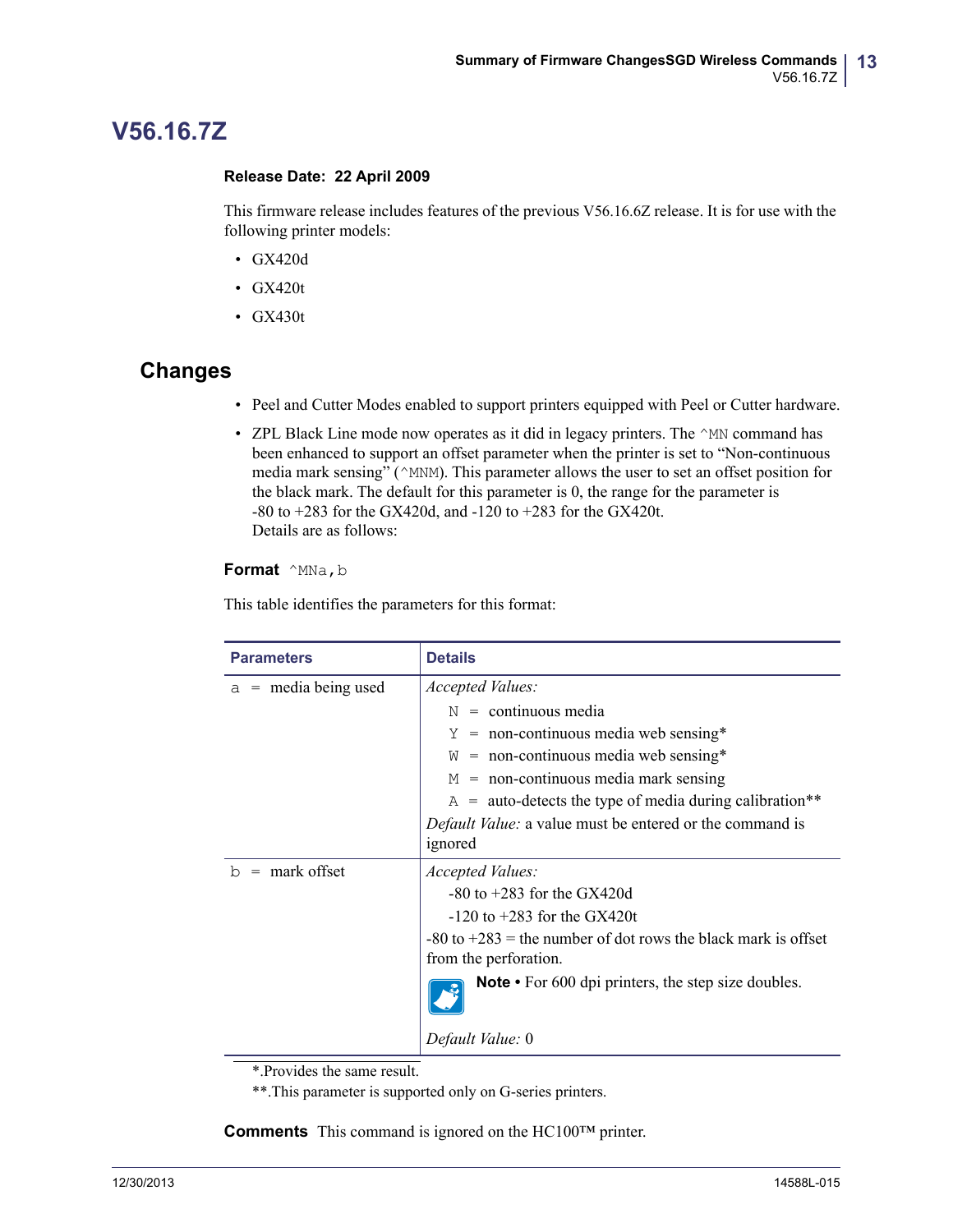## **Issues Corrected**

- Entering and exiting EPL Line Mode now works correctly.
- Diagnostic mode now works correctly when accessed from EPL Line Mode, EPL Page Mode, and ZPL.

# <span id="page-13-0"></span>**V56.16.6Z**

#### <span id="page-13-1"></span>**Release Date: 05 January 2009**

This firmware release includes features of the previous V56.16.5Z release. It is for use with the following printer models:

- GX420d
- GX420t
- GX430t

## **Changes**

- Support for ZBI 2.1 added (CSVLOAD, CSVSTORE, TXTLOAD, TXTSTORE). Refer to the *ZPL II Programming Guide* for complete details.
- Rectangular Datamatrix bar codes are now supported. A new "aspect ratio" parameter has been added to the ^BX command to support this new functionality. Refer to the *ZPL II Programming Guide* for complete details.

- The ZBI VAL() function will now correctly convert a string value to a number.
- Code 128 Auto with F1 command in the data stream will now print.
- Formats using graphics and binary 02, 03 and 0F characters now print correctly.
- Intermittent image distortion issue when printing graphics no longer occurs.
- Use of the ZPL  $^{\wedge}$  LH command will no longer effect the positioning of documents described using EPL.
- Use of the ZPL  $\wedge$ LT command will no longer effect the positioning of documents described using EPL.
- Use of the ZPL  $\hat{C}$ M command will no longer effect the ability to locate objects with EPL.
- The Bluetooth PIN code will no longer be requested for every print request.
- The printer can now process SDG commands expressed in UTF-16.
- The Front Panel will no longer intermittently display "1HEAD OPEN0" instead of "HEAD OPEN".
- The EPL "R" command will now have the desired effect when used repeatedly.
- Internal 10/100 Print Server now responds to TCP packets when sent at a high rate.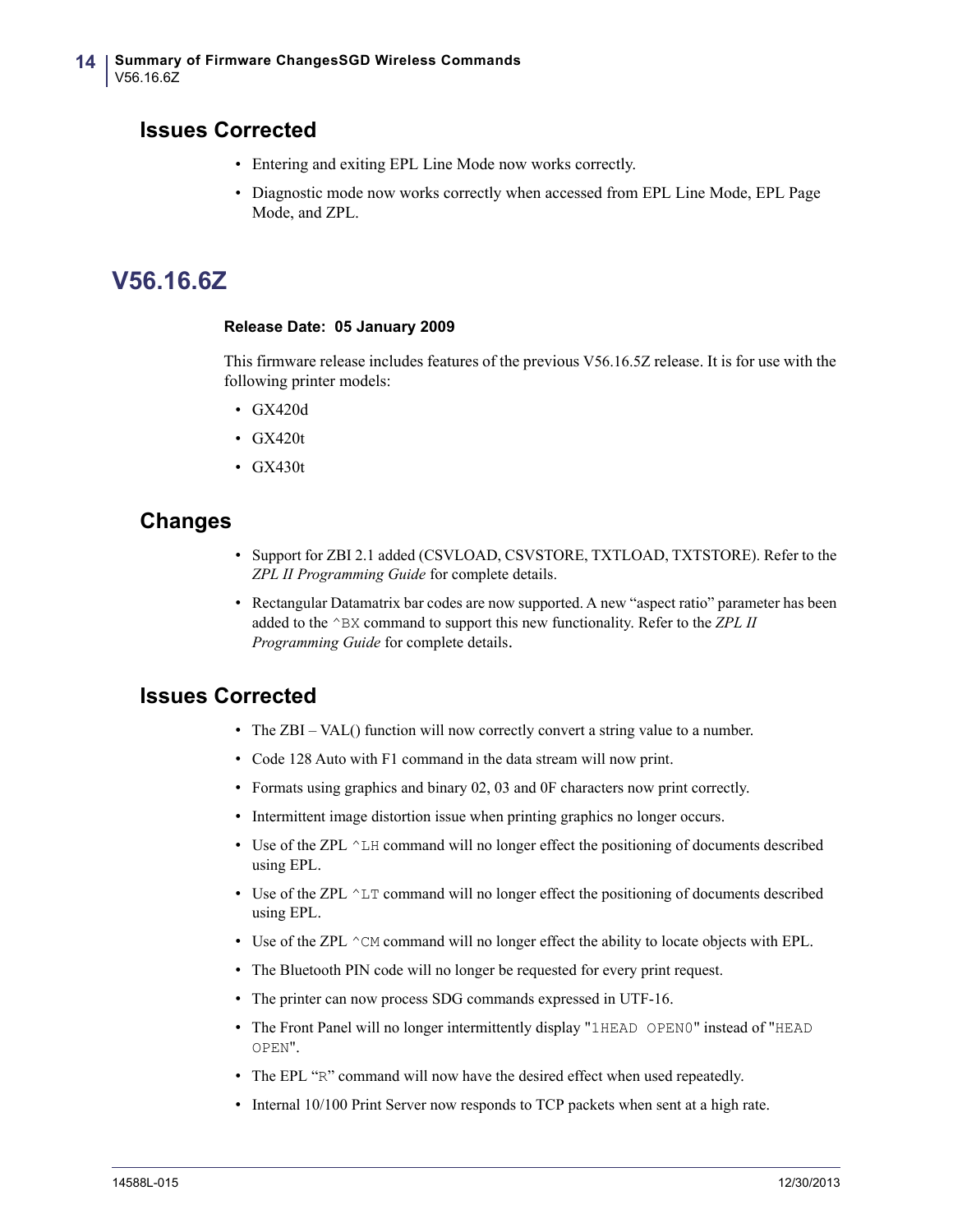- The print server will remain on-line after a very high level of NetBIOS traffic.
- Printer retains default gateway after power cycle
- Printer web pages now load when using advanced wireless settings

# <span id="page-14-0"></span>**V56.16.5Z**

#### <span id="page-14-1"></span>**Release Date: 25 June 2008**

This firmware release includes features of the previous V56.15.6Z release. It is for use with the following printer models:

- GX420d
- GX420t
- GX430t

## **Changes**

### **ZBI 2.0**

- V56.16.5Z and later firmware version are ZBI 2.0-Ready.
- ZBI 2.0 can be enabled by placing a ZBI 2.0 key on the printer via the ZBI Key Manager & Downloader utility. Printers can be ordered from the factory with the ZBI 2.0 option enabled. Printers can be ZBI-Enabled in the field by purchasing and using a ZBI Key Kit. Printers can be ZBI-Enabled in the field by purchasing a key at www.zebrasoftware.com.
- Printers which have been ZBI-Enabled will not display a "Z" at the end of the firmware version string. For example, a printer which has been ZBI-Enabled will display the firmware version as V56.16.5, while a printer which has not been ZBI-Enabled will display the firmware version as V56.16.5Z.
- The printer configuration label will display the ZBI status for the printer:

#### **ZBI-Enabled**

| ENABLED ZBI<br>2.0 ZBI VERSION<br>READY ZBI STATUS           |  |
|--------------------------------------------------------------|--|
| $\parallel$ DISABLED ZBI<br>$\parallel$ 2.0 ZBI VERSION      |  |
| ENABLED ZBI<br>  2.0 ZBI VERSION<br>  CHOICES.BAS ZBI STATUS |  |

- ZBI 2.0 is backwards compatible with previous versions of ZBI. Any code which was specifically written to handle a maximum string length of 255 characters will need to be reviewed to ensure it works with unlimited string lengths.
- Support for longer strings, the length of the string dependent on available memory.
- Support for NULL values in Strings and String operations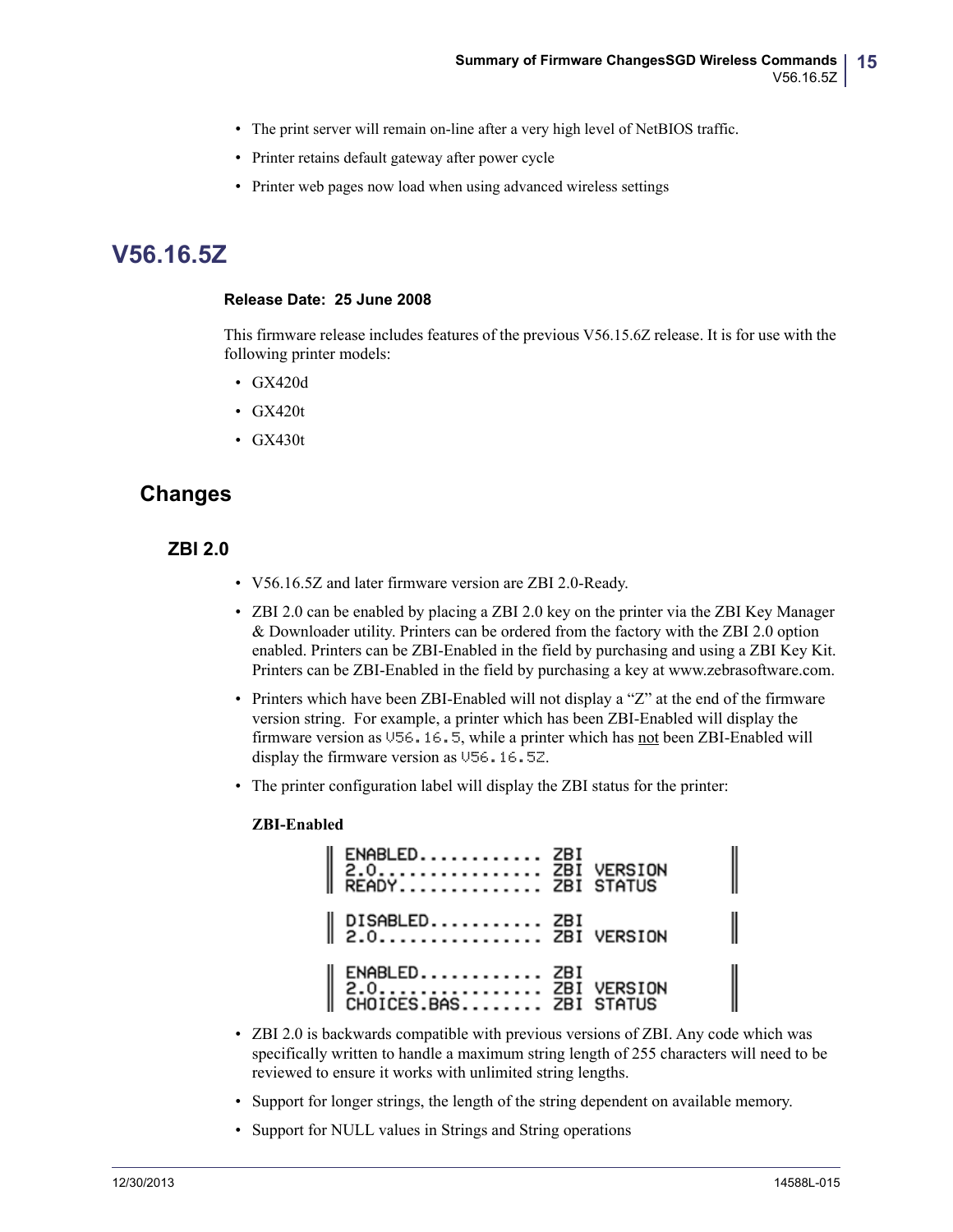- SNMP & Set/Get/Do (SGD) Control of ZBI
- On-printer Debugging (via ZBI-Developer)
- ZBI 2.0 Program Encryption
- ZBI 2.0 programs can be made hidden and/or persistent
- Button presses on control panel can be registered as events in ZBI programs
- Support for longer strings, the length of the string dependent on available memory
- New ZBI 2.0 Commands added:

| <b>New ZBI 2.0 Commands</b> |                         |  |  |
|-----------------------------|-------------------------|--|--|
| <b>ACCEPT</b>               | <b>REGISTEREVENTS</b>   |  |  |
| <b>ADDBREAK</b>             | <b>SERVERSOCKET</b>     |  |  |
| <b>CLIENTSOCKET</b>         | <b>SPLIT</b>            |  |  |
| <b>CLOSE ALL</b>            | <b>SPLITCOUNT</b>       |  |  |
| <b>DELBREAK</b>             | <b>SUB</b>              |  |  |
| <b>HANDLEEVENT</b>          | <b>TCPX</b>             |  |  |
| <b>HEXTOINT</b>             | <b>TRIGGEREVENT</b>     |  |  |
| <b>INTTOHEXS</b>            | <b>UNREGISTEREVENTS</b> |  |  |
| <b>READ</b>                 | <b>WRITE</b>            |  |  |

• New ZBI 2.0 Events added:

| <b>ZBI Event ID</b> | <b>ZBI Event</b>           |  |
|---------------------|----------------------------|--|
| 68                  | Autobaud                   |  |
| 69                  | <b>Factory Default</b>     |  |
| 70                  | Networking Default         |  |
| 71                  | Networking Factory Default |  |
| 72                  | Print Width                |  |
| 73                  | Darkness Adjust            |  |
| 74                  | Calibrate                  |  |
| 75                  | Scroll Key                 |  |

• New ZBI 2.0 Key Events added:

| <b>Control Panel Key</b> | <b>ZBI Event ID</b> | <b>ZBI Name</b> |
|--------------------------|---------------------|-----------------|
| Feed Key                 |                     | Feed Key        |
| Select Key               | 10                  | Select Key      |
| Scroll Key               | 75                  | Scroll Key      |

See the latest ZPL manual (available at www.zebra.com) for details on new commands.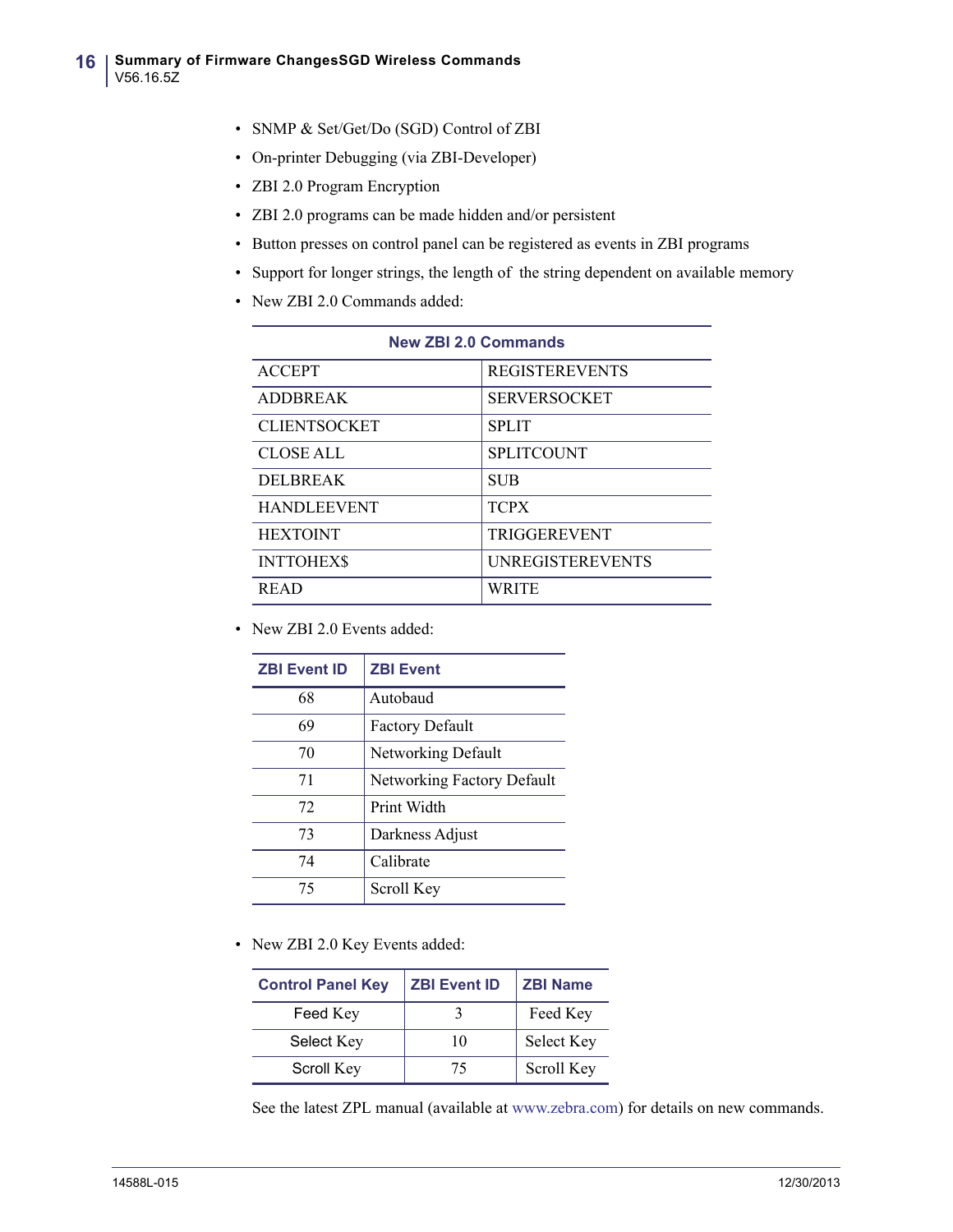### **Bluetooth / Wireless**

<span id="page-16-0"></span>

| Table 1 •                                                                                |            |                                       |                                                 |  |
|------------------------------------------------------------------------------------------|------------|---------------------------------------|-------------------------------------------------|--|
| <b>Internal</b><br><b>Securities</b><br><b>Wireless</b><br><b>Supported</b><br>802.11b/g |            | <b>Securities</b><br><b>Supported</b> | <b>Internal</b><br><b>Wireless</b><br>802.11b/g |  |
| Open                                                                                     | Yes        | WPA EAP-FAST                          | Yes                                             |  |
| WEP 40-bit & 128-bit                                                                     | Yes        | WPA EAP-TLS                           | Yes                                             |  |
| <b>LEAP</b>                                                                              | <b>Yes</b> | WPA EAP-TTLS                          | Yes                                             |  |
| <b>PEAP</b>                                                                              | Yes        | WPA2 PSK                              | Yes                                             |  |
| <b>EAP-FAST</b>                                                                          | Yes        | WPA2 LEAP                             | Yes                                             |  |
| EAP-TLS                                                                                  | Yes        | WPA2 PEAP                             | Yes                                             |  |
| <b>EAP-TTLS</b>                                                                          | Yes        | WPA2 EAP-FAST                         | Yes                                             |  |
| WPA PSK                                                                                  | Yes        | WPA2 EAP-TLS                          | Yes                                             |  |
| WPA LEAP                                                                                 | Yes        | WPA2 EAP-TTLS                         | Yes                                             |  |
| WPA PEAP                                                                                 | Yes        | <b>KERBEROS</b>                       | Not Supported                                   |  |

• Support for Bluetooth (with LCD control panel) or 802.11b/g option (with LCD control panel). See [Table 1](#page-16-0) for supported Wireless Securities.

# **Wireless Notes**

The following items are issues Zebra has noted during testing with various wireless networking products:

- It is recommended to set WPA Handshaking to 1000.
- It is recommended to disable the Aironet Extensions.
- It is recommended to use Cisco Access Point firmware 12.3(8)JAE1 or later.